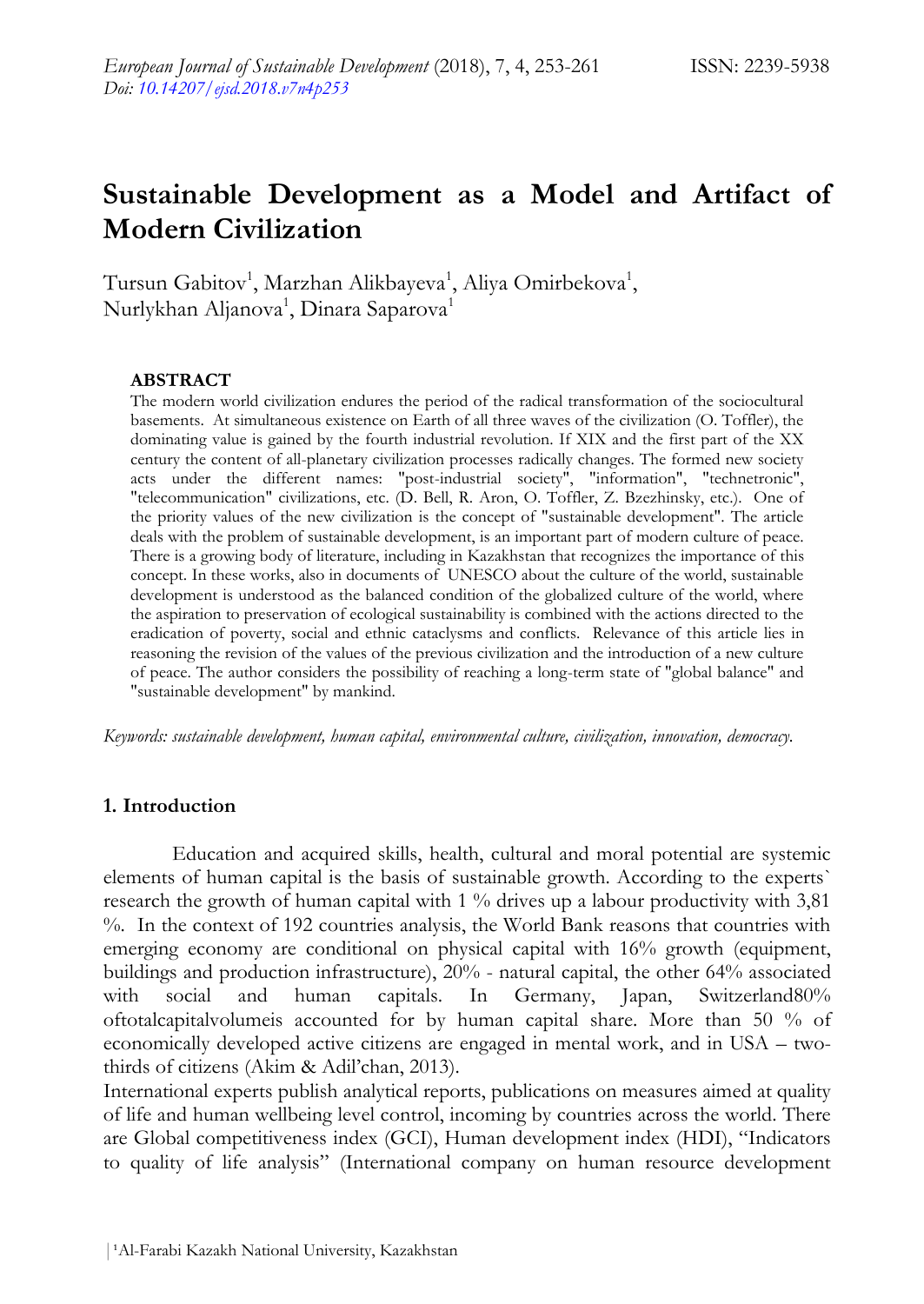"Merser Human Resource") and etc.

Conclusion on modern world`s systemic crisis was made in ten reports of Rome club based on the modern ecological situation analysis resulting from occidental civilization expanse. "Now, - writes F. Sen-Mara, - we are propelled into "Nature century" – new century, deficit and instability of natural space became the most dramatic problem for future person and his survival" (Sen-Mara, 1977). Civilized crisis is contingent on exponential growth at confined space in the context of the authors` first report to Rome club. If over approval the industrial society, progress in science and technology aid of disentanglement and humanity problems, now this progress is becoming the problem to humanity survival.

Pessimistic notes dominated in first reports towards humanity development prospects ("the Limits of Growth", "zero growth", "future shock"), further comes forward the large-scale program to change the modern humanity development tendency (Nesbit & Eburdem, 1990). "Universal balance" and "developing sustainably" permanent condition capability by humanity is based in this and other works.

It is characterized by dynamic civilization development directed to not mass growth of production as much as humanity development sphere "as to essential needs and values supply every person, living on the earth, and everyone has an equal opportunities for its humanity potential realization" (Fukujama, 2004). In the furtherance of stable, sustainable development it is necessary to take measures to improve an economic growth and population while supporting necessary volume of agricultural production, resource consuming per head of population and environment pollution standard.

## **2. Sustainable Growth Conception as Culture of Peace Value**

Sustainable growth conception is one of the fundamental principle existences of modern humanity civilization at the turn of modern millennium as it was stressed at the Rio Declaration on Environment and Development, 1992. Introduce to some key provisions of this Declaration:

"PRINCIPLE 1. Human beings are at the centre of concerns for sustainable development. They are entitled to a healthy and productive life in harmony with nature.

PRINCIPLE 3. The right to development must be fulfilled so as to equitably meet developmental and environmental needs of present and future generations.

PRINCIPLE 6. The special situation and needs of developing countries, particularly the least developed and those most environmentally vulnerable, shall be given special priority. International actions in the field of environment and development should also address the interests and needs of all countries.

PRINCIPLE 25. Peace, development and environmental protection are interdependent and indivisible" (Noospherа, 1996).

Sustainable growth principle`s criterion appears man of his own. Over the last years development comparison of countries across the world is evaluated by human development index including education level, human longevity and satisfaction quality of main human need. Consumer`s attitude to natural and social world is presented absolutely unreasonable in terms of inner man`s wealth expansion aimed only at getting the man of his own without progress: development must serve to people rather than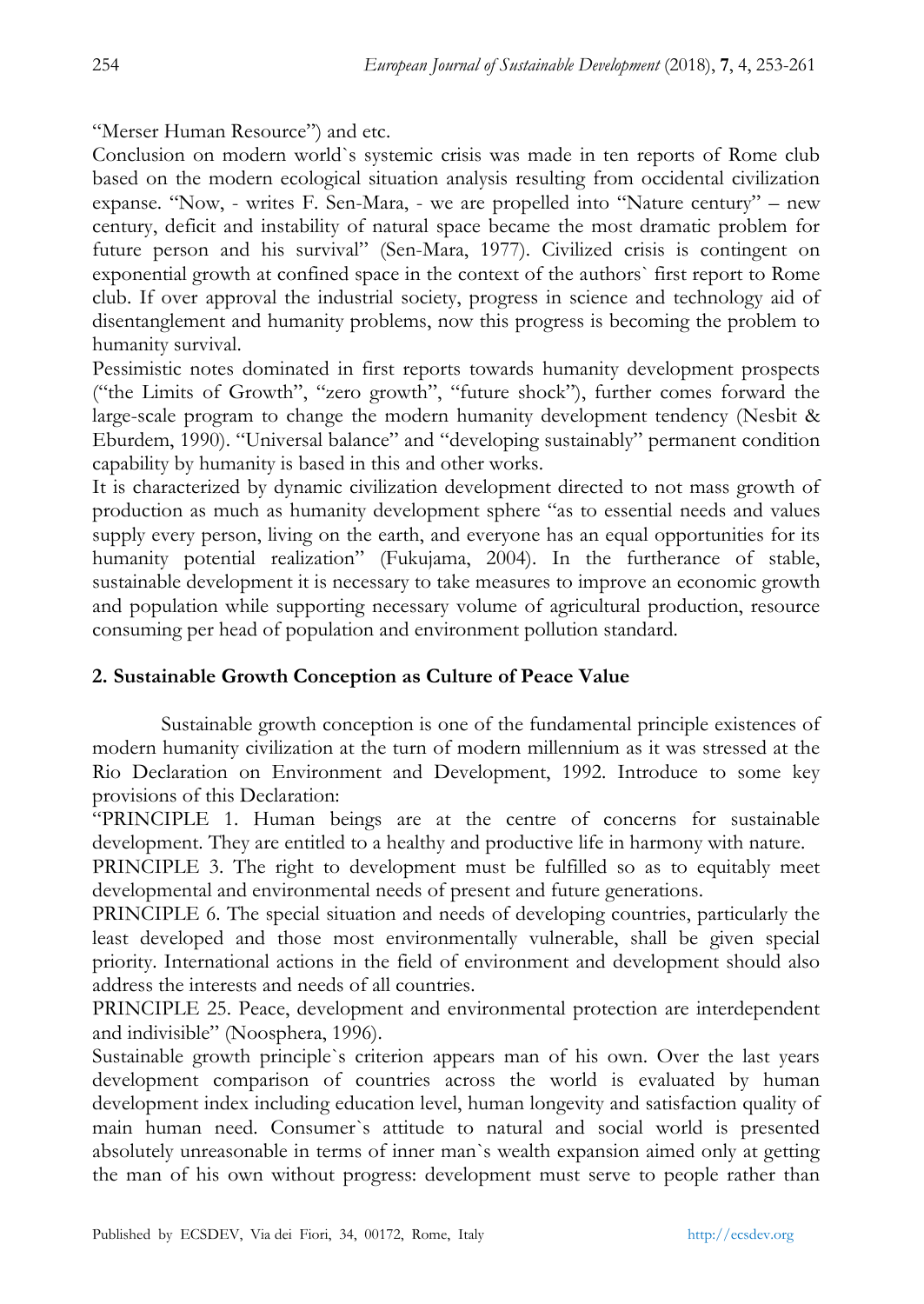people to one-sided plan, development strategy. As A. Peccei stressed "all our trouble spots are confined in person, all our ambitions and hopes are focused at him, beginning and ends at him, basics and dreams also at him" (Petchei, 1980).

Growth for growth itself runs counter to human`s interests – he can rather debase the quality of life than enhance it.An economical growth must serve to humane aims and have a place only when it is capable of this function execution. The further growth of environmental pollution, blockades in city conglomerate streets, automation goes baldheaded and impersonal bureaucratization runs counter to human`s interests, although it can be treated as contribution to economical growth, when measured by such general quantitative indicators as gross national product, national income and turnover from international trade.

In sustainable growth system everything is regarded through the prism of moral and virtuous nature of human existence and aimed at humanistic values realization:

«*equality* as an equivalence aspect of all citizens across the world and necessity to combat prejudice and discrimination;

*freedom* as basic rights allowance for each person and compatibility with the free will of others;

*democracy* and people's participation in economic, political and public life;

*solidarity*, represents expression of love and brotherhood emotions, common interest and mutual respect aspect;

*cultural diversity saving*, as necessary tendency of national identity development and usefulness of the mutual exchange of cultural values between different countries;

*maintaining a healthy environment»* (Nurzhanov & Gabitov, 2000).

Sustainable growth became possible as a result of the deepening of new trends of the late XX century. J. Naisbitt and P. Aburdene, americans, describe them as а) global economic boom of the 90-ies, the new high-tech; b) combination of regulatory elements social relations with the free market; c) universal way of life and cultural nationalism; d) a combination of private and public welfare trends; e) the revival of arts and artistic culture; f) religious revival; g) personal triumph.

All these trends are mainly characteristic of developed countries. Development degree of each individual country must be taken into account by the concept of sustainable growth. An ongoing gap between West and East, North and South is poised to stability itself of worldcivilization as the researchers of the problem note. Therefore, in the Rio Declaration - 92, special attention is paid to overcoming the general backwardness of the underdeveloped countries. The world is increasingly globalized. The above-mentioned document identifies the main aspects of sustainable growth:

- human – «in the center of the continuous development of attention are people;

- ecological – «preservation of the environment for present and future generations;

- economic – «the need for the development of consumption;

- social – «eradication of poverty and poverty;

- legal – «creation of effective legislation in the field of environmental protection;

- international cooperation and partnership – «establishment of new levels of cooperation between states and people;

- global – «integrity of the global environment system and development (Noospherа,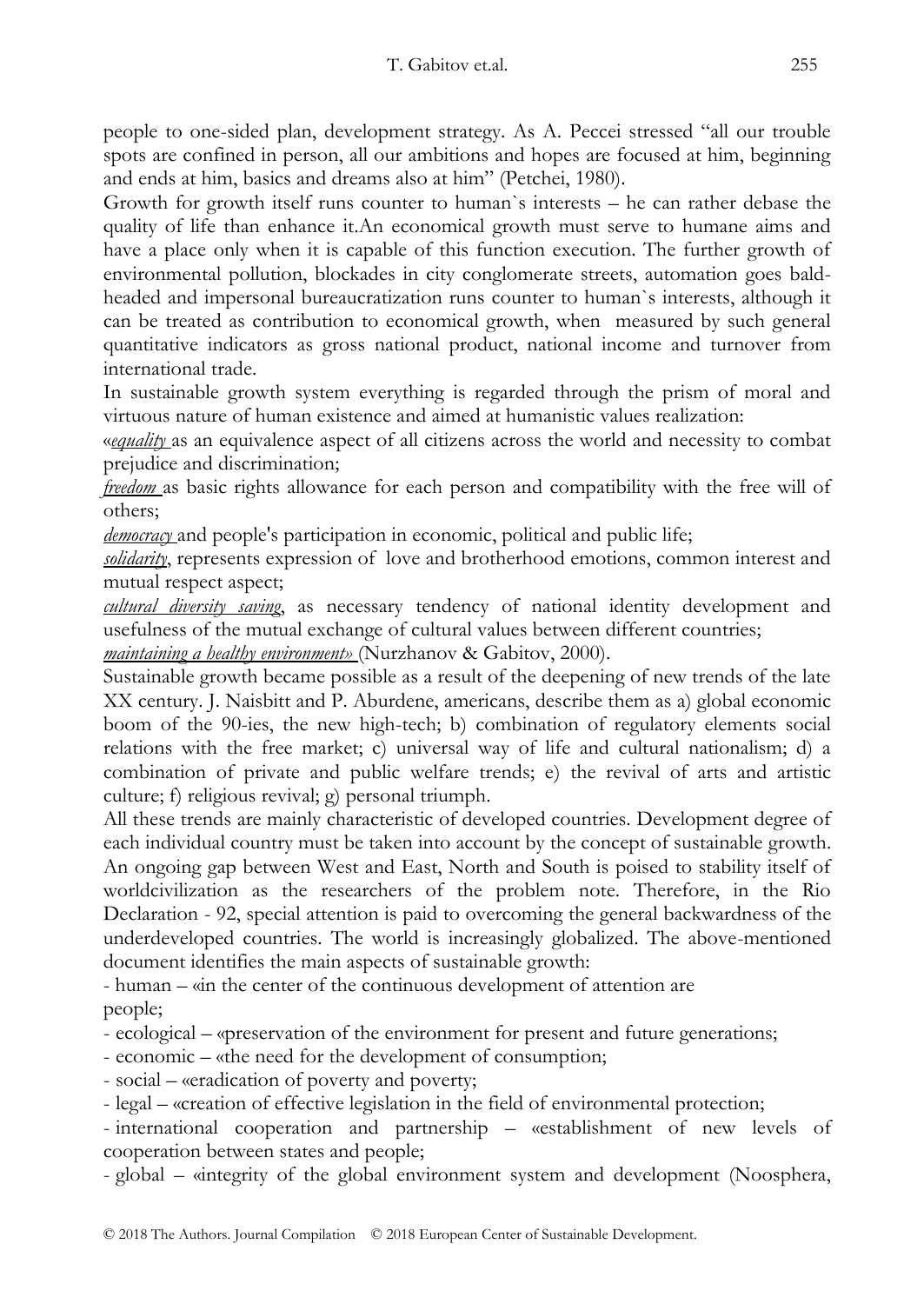# 1996).

D. Bellconceivesthatinnovative economy provides the world economic superiority for most developed countries in the modern world that creates it (Bell, 1999). Themaindriverofinnovationsmassgeneration and innovativeeconomycreationhas become the accumulated high quality and creative human capital. Innovative economy is the next post-industrial economic formation that comes to replace the industrial economy.The main basic principles, signs and indicators of innovation economy are high (Korchagin, 2008):

- index of economic freedom;
- education and science development level;
- technological ways of economy;
- and competitive quality of life;
- human capital in its broad definition;
- competitiveness of the economy;
- share of innovative enterprises (over 60-80%) and innovative products;
- competition and high demand for innovation;
- export of the developed knowledge industry.

On innovative economy the main process of capital replacement is physical and natural capitals replacement into national wealth by human capital (Nesterov & Ashirova, 2003). National human capital at such developing countries such as Russia, Kazakhstan and others intermediate its value and quality from world`s major economies and opponents (Ustoichivoe rasvitie, 2000; Noospherа 1996). Competition is a mover for individual development, economy, society and human capital as a main intensive development factor (Nesterov & Ashirova, 2003).

The annual turnover of innovative technologies and science-intensive products to the world market by 2015 were  $$4.0-4.5$  trillion (<http://www.ras.ru >). The innovation sector is put on one of the first places and before it there are wide prospects in the business sphere. Participation in innovation becomes mandatory for countries that have chosen the path of accelerated development. In addition, as shown by the analysis of the global financial and economic crisis, innovation-oriented states have more opportunities to get out of the crisis with the least losses.

Combination of national state, private and social organizations and mechanisms of their activity, in which the activities on the creation, storage and dissemination of new knowledge and technologies called national innovative system (NIS). Government enforces the policy meant to high level achievement and support the national competitive ability leans to NIS (Bijukova & Krutskich 2010).

Complex studies data confirm relationship between R&D (research and development) intensity, innovation activity and economic prosperity. Represented data also provide an empirical confirmation to regional innovation paradox. Regions, which are getting behind by GDP level, should increase R&D intensity and innovation activity to raise other regions all other things being equal.

The effectiveness of innovation or the level of innovative development efficiency is measured by various indicators: Growth Competitiveness Index (GCI – Growth Competitiveness Index); shares of high-tech products in the country's commodity exports; the country's share in global exports of informatization equipment; labor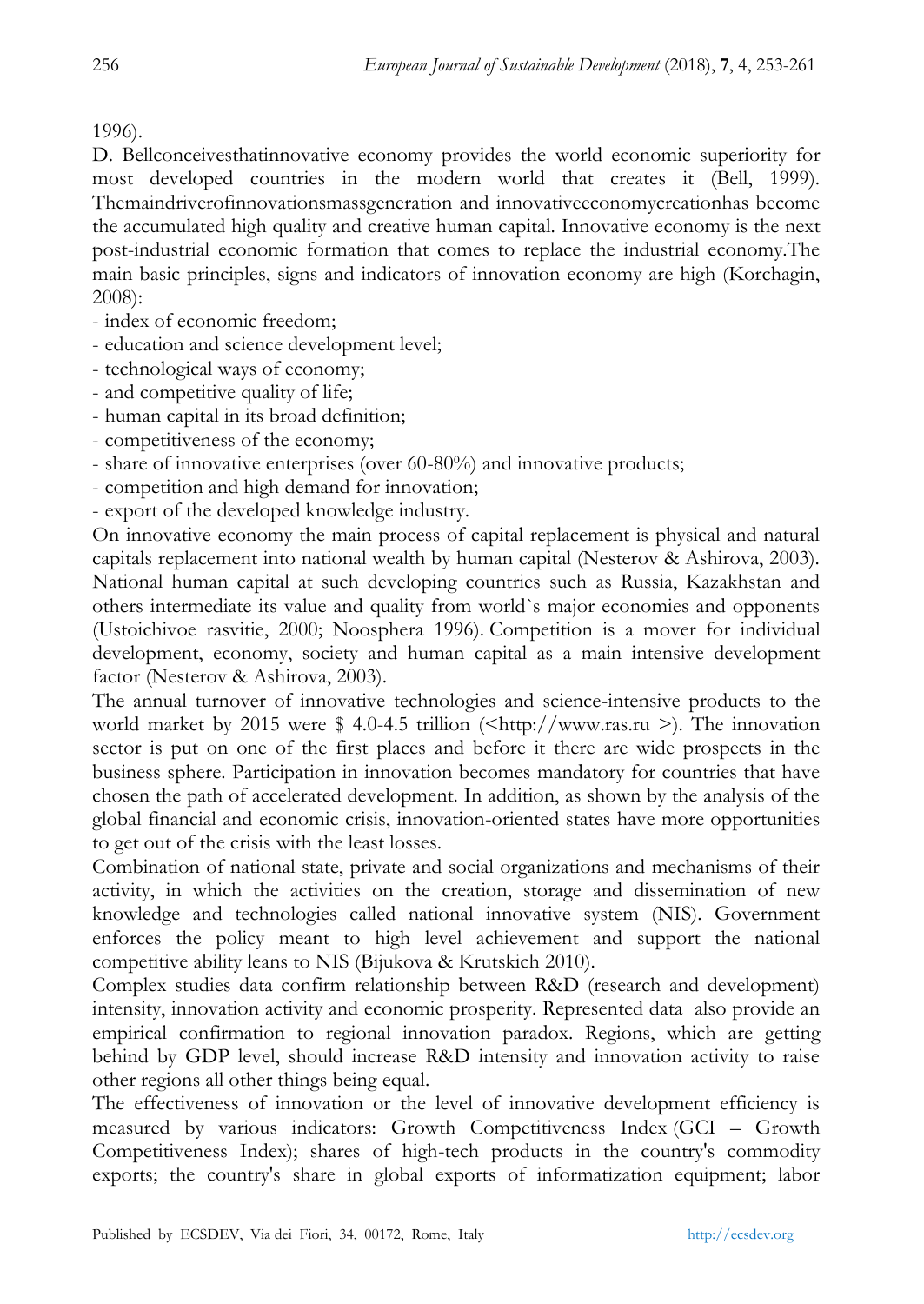productivity (GDP per person employed); indicator of inventive activity.

# **3. Kazakhstan Sustainable Growth and Social and Cultural Models**

Sustainable growth conception is important for Kazakhstan society, but currently the "crisis" definition comes more. First of all, in order to get out of this state, Kazakhstan needs to be heading to sustainable development. As it is known, on one side Kazakhstan refers to environmentally vulnerable countries. According to V. N. Vasilenko "the highest man-made environmental impact on the planet on the ecosystems of the country's biosphere at the lowest environmental expenditures (among the countries of Eurasia) in Kazakhstan. Reported by well-known environmental firm SAІC, they are only 20 cents per year per person and \$ 1.21 per square kilometer. Over 50 tons of natural substances per year extract and process the industry of nature use for every inhabitant to solve food, energy and other needs and enter the world markets in Kazakhstan. Of them, up to 95 percent goes to waste, and over 19 billion tons of industrial wastes have been accumulated in dumps - more than a thousand for every Kazakhstan citizen.... The most obvious regress in the demographic state of the country is that the people are growing the ecological burden of disease and, as a result, the level of life expectancy is decreasing. From 1990 to 1995, he fell from 68.6 to 66.1 years" (Noospherа, 1996).

If add to abovementioned facts of ecological disaster zone existence (Aral Sea region and Semipalatinsk test site, Baikonur Cosmodrome, plain desertisation and etc.), the catastrophic nature of the ecological situation is in no doubt in the republic. In addition to it account must be taken of totalitarian mentality remains with its paternalistic expectations. Moral and cultural mind crisis of people cause ecological woes and give rise to a vicious circle of economic and environmental problems not the scientific and technological progress and not the poverty of the country. According to the ecological almanac "Noosphere - Sustainable growth", "many politicians and sociologists, lawyers, economists, psychologists and other key reform implementers endure stereotypes and myths that contradict the national interests and the priority of the country:

- about cheapness and inexhaustibility of natural resources of Kazakhstan;

- ecological laws of the biosphere can be ignored;

- compliance with environmental requirements in politics, law, economics and technology of nature use can be postponed;

- environmental legislation does not belong to the category of strategic priorities for national security;

- allocation of funds for environmental protection is a privilege of developed and financially more prosperous countries;

- environmental requirements and concerns of the population in decision-making are not necessarily taken into account" (Noosphera, 1996).

In addition to the vulnerable ecological situation, the transitional character of the entire socioeconomic and spiritual system of society also has a negative impact on the development of the state of sustainable development in Kazakhstan. If developed countries solve 3-4 priority tasks of sustainable development, all the post-soviet republics have to solve everything as if anew. For Kazakhstan, among the priority problems of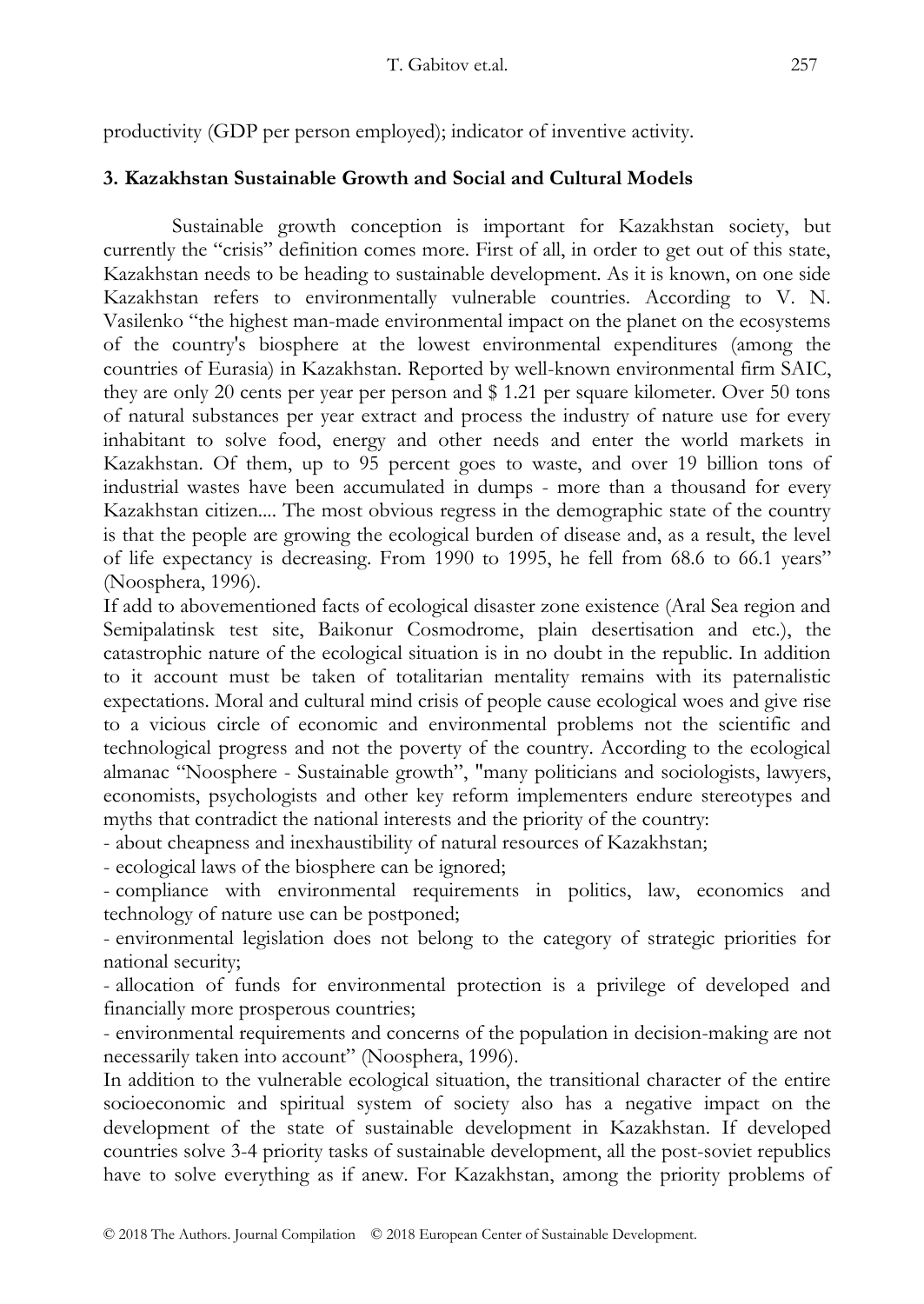sustainable development can be called: the preservation of the statehood, its territorial integrity, inter-ethnic accord, economic stabilization, building a democratic, legal and civil society, the revival of spirituality and culture, etc.

Switch to sustainable growth supposes rational combination of tradition and modernization in social development. In modern integral world it is impossible to achieve success based on ethnocentric models of development (traditionalism, reliance only on one's own resources, emphasizing the exclusiveness of the country, etc.). If earlier the main emphasis was placed on the development internal factors, modernization was often understood as the decision of the educated elite and the imposition of it on the resisting majority, which does not want to part with traditional values and way of life, in the present situation, the factor of the world geopolitical situation, the primacy of human rights over the sovereignty of the state, external economic and financial support, the openness of international markets and information that were disseminated and approved whether humanistic values. Not only the elite, but also the majority of the people of the modern world seeks to change the conditions of their existence in accordance with the advanced standards formed by them through personal contacts or mass communication.

A series of strategic and policy documents aimed at ensuring sustainable development of the country has been adopted in Kazakhstan. Among them, it should be noted the "Concept of ecological safety in the Republic of Kazakhstan", "Guidelines for the integrated management of environmental activities in countries with economies in transition", "Kazakhstan agenda for the XI century: "For the revival and sustainable development of the fatherland". These documents state the aspiration of Kazakhstan in the new millennium to join the space of sustainable economic and human development in harmony with its native nature, on humanistic and democratic principles, while preserving the spiritual, ethical, cultural and other values of all the peoples of the world.

Principle of sustainable growth is not limited only to environmental and economic factors. Sustainable growth is an essential part of the modern culture of peace. The UN documents emphasize that the right to development and its implementation deserve special attention among the areas that are necessary for the further promotion of human rights in the context of activities for a culture of peace. As the main means of achieving sustainable development, UNESCO calls:

- significantly revise the concept of economic growth, which in the past benefited from military superiority and structural violence and was achieved at the expense of the weak; for the modern culture of peace the priorities are social development, social justice and the eradication of poverty;

- reduce the glaring economic disparity between nations and peoples, in order to avoid the emergence from violent conflict potential sources; for this, no people should remain outside development, it is necessary to strengthen the capacity of the least developed countries to participate in a globalized economy;

- ensure all social groups full participation in the field of universal development, a dialogue is needed between state and non-governmental organizations dealing with the issues of a culture of peace;

- pay great attention to sources of conflict and tension for the formation of a more stable social environment; in the conditions of peace-building after the conflict, development efforts should be applied within the framework of political powers precisely to prevent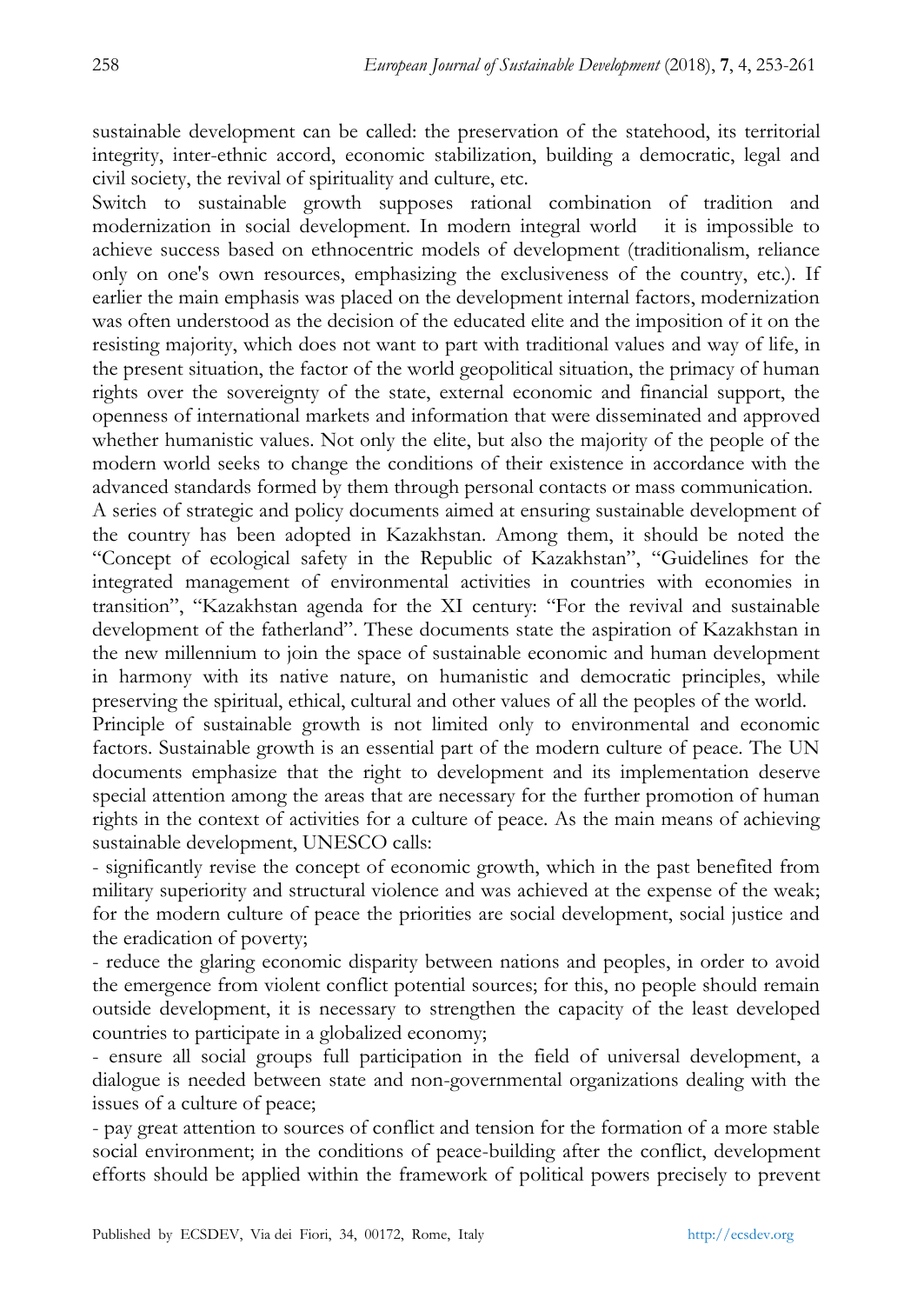the resumption of the conflict;

- sustainable growth is vulnerable to the spread of corruption many forms, the historical experience of many developing countries, including newly independent states, shows that corruption is one of the main causes of poverty;

- development paradigm should include conflict management, human development index, gender equality, poverty alleviation and environmental issues;

- poverty cannot be eradicated without ensuring visibility and accountability in government activities at all levels, which empowers the poor and actively engages in the implementation of the poverty reduction strategy (Nurzhanov & Gabitov, 2000). The implementation of the above-mentioned activities contributes to the sustainable development of all the peoples of the world and their confident movement towards progress.

## **4. Sustainable Growth, Market and Democracy**

Culture cannot stand in the market society outside its principles of activity. Culture itself can become a commodity, a mass culture emerges. A market concept of value, the superiority of exchange value over the useful, has led to a similar concept of the value of people and in particular relation to the person to himself. The orientation of a character, rooted in the perception of oneself as a commodity, and its own value as barter, is called market orientation. The so-called "personal market" has emerged in recent decades. The principles of valuation on it and in the commodity market are the same: on the first, individuals are offered for sale, on the second - goods. Success depends, for the most part, on how well a person can sell himself in the market; how attractive his "packaging" is, how much he is cheerful, strong, energetic, reliable; what is his marital status, to what club he belongs, whether he knows the right people. A person cares not about his life and happiness, but about becoming a commodity. Like an elite product, a person should be in fashion - in the personal market, in order to be in fashion, he needs to know what kind of person is in high demand. The picture of such models is given by advertising, newspapers, magazines, cinema, television, radio. Considering that a modern person perceives himself as both a seller and an item for sale in the market, his self-esteem depends on the conditions that he does not control. If he succeeds - he is valuable, if not - is devoid of value. He is not one with his own forces, because the importance is not his self-realization in the process of using them, but his success in the process of selling them. This type of thinking has a profound influence on the modern system of culture. The goal of culture is to accumulate as much information as possible, mainly useful for the purposes of the market. The cultural workers are supposed to care so much about the sale of their creation, that they hardly have time and energy to think. The nature of this evolution is not straightforward; it was formed in the process of constant trial and error, continuous "experimentation" in areas where there was a rivalry between orders of different types. "The evolution of the behavior rules did not go smoothly," writes F. Hayek, "since the forces called upon to protect them usually contradict the established views on what to consider correct or just" (Hayek, 1992). If a civilization has developed as a result of gradual, unintended changes in culture, the conclusion suggests that the lack of basic moral values turns the market into its corrupt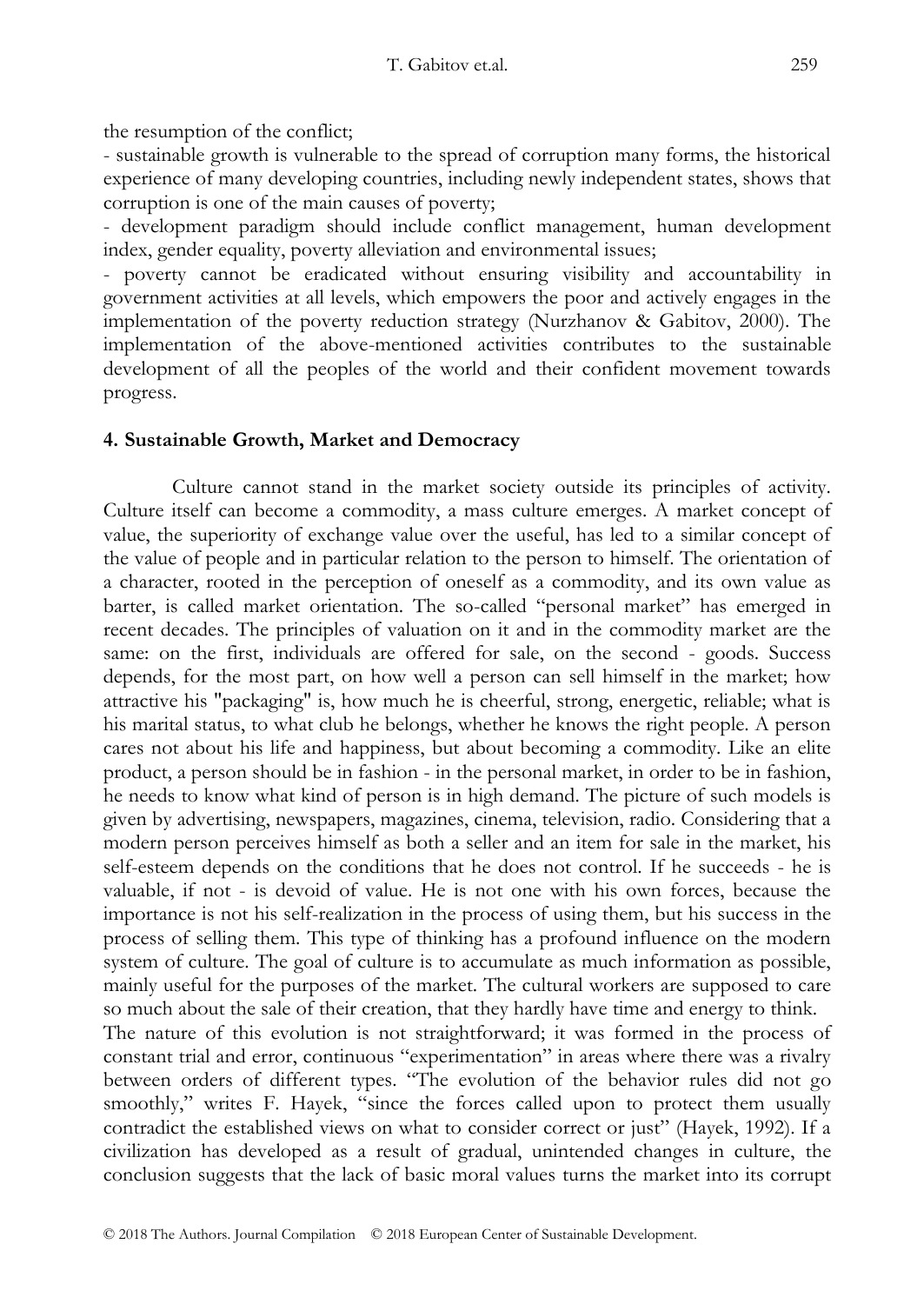and criminal version.

As A. Temirbekov writes, the main values of national cultures do not have market properties as products of a traditional society. Therefore, many of them get out of use and become in many cases ethnographic, museum values in the conditions of market civilization, where money is the main value (Temirbekov, 1998). Market liberalization subjected unconventional loads to traditional values, norms, institutions, social and role stereotypes, making the experience of past generations hopelessly inadequate and inapplicable as a strategy of life success. As a result, a deeply deformed value-semantic structure of mass, civil, moral and national consciousness emerged. Traditional value and meaning hierarchies and priorities have already been destroyed or marginalized in it, but spiritual and moral attitudes adequate to the dynamism of the modern world have not been elaborated or articulated yet. In these conditions, the adaptation of the individual's behavior to the liberal-democratic principles of economic pragmatism-leveling and blocking the cultural and historical originality of traditional national values-inevitably leads to a reduction in the sphere of conscious motives, assessments, the ability to independently target one's own actions, responsible moral self-reflection, etc. to nihilism, indifferentism and other ways of denying the moral and irrelevant beginnings of human society.

V. Ern's term: "catastrophic progress" can best be called as the way in which the transition to a market economy and private property relations in Kazakhstan is carried out. The objective necessity of free development of the mechanisms and structures of market economy has become the justification of the unprecedented in scale and cynicism of private property appropriation of the national wealth. It should also be taken into account that modern social and philosophical theory has questioned the basic formula of classical liberalism about essential identity of democracy, market economy, rule of law, civil society: "By linking human rights, democracy and the free market ... a value judgment is more important than conceptual or empirical attitude. There is no direct connection between the transition to the market and the presence of democratic power. It is quite likely that such a link is impossible at all" (Mezhuev, 1993).

## **5. Conclusion**

Sustainability and balance of dynamically developing civil society is achieved in technologies of rational administration, consisting in development of effective social compromises, in permanent predetermination of forms and elements of harmonizing and minimizing the contradictions between imperatives of market pragmatism and content of cultural values. The means of achieving such goals are "negotiating social technologies", the principles of "inclusiveness civilization" and "participation democracy" ("participatory democracy" as an alternative and completion of "representative democracy"), the program of a "socially responsible state" and others (Nurzhanov & Gabitov, 2000). But the advantages of a market culture do not automatically ensure the sustainable peace culture development. In the context of poverty alleviation, a revision of the international economic order is needed, where the deep gap between rich and poor countries still remains. "The processes of economic growth," says Maurice Strong, general secretary of the UN Conference in Rio de Janeiro,